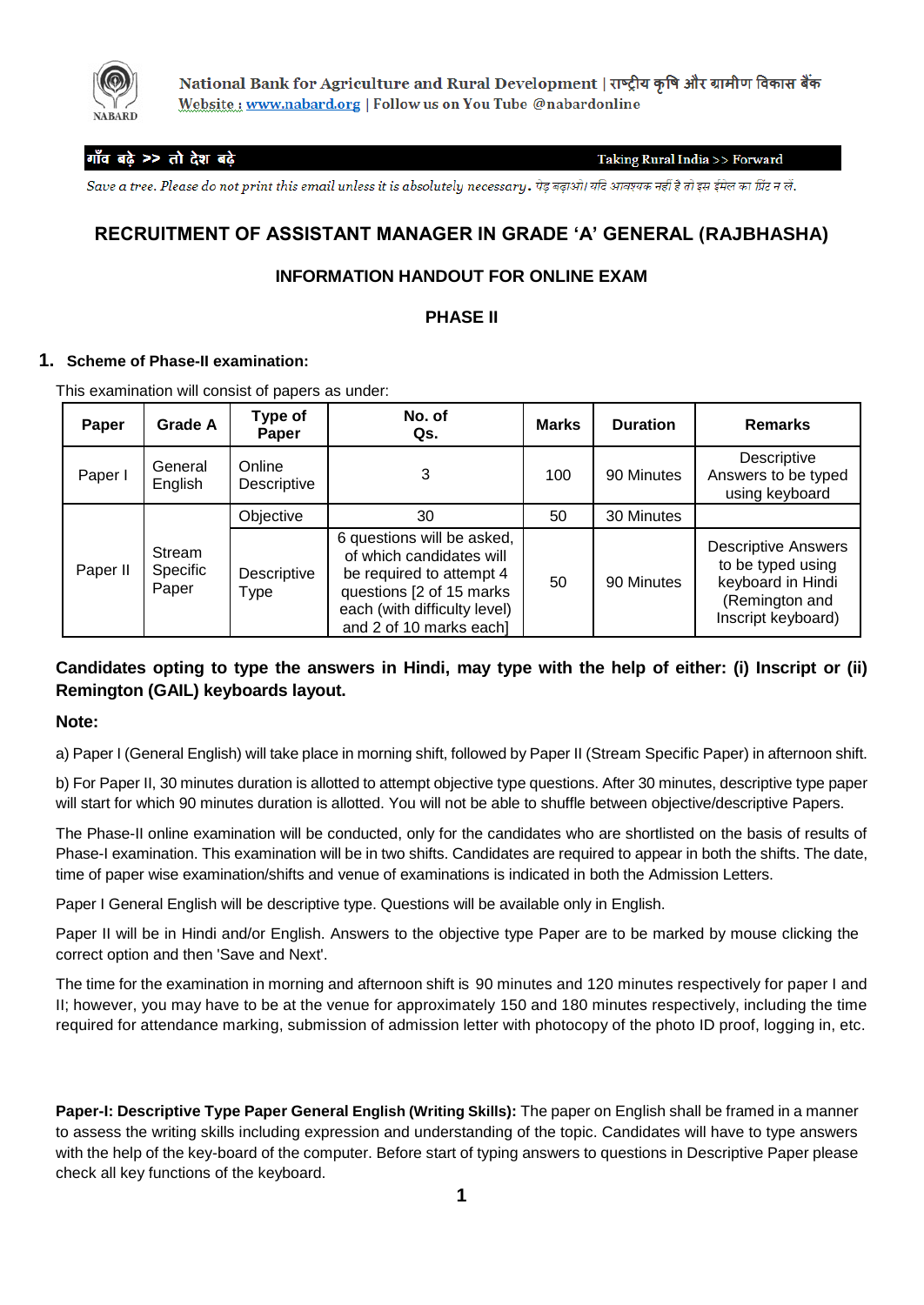**Paper-II Objective Type Paper:** Out of the five answers to a question only one will be the correct answer. You have to select the correct answer and 'mouse click' that alternative which you feel is correct. The alternative/ option that you have clicked on will be highlighted and will be treated as your answer to that question (after "Save and Next"). **There will be penalty for wrong answers marked by you. For every wrong answer marked by you, 1/4th of the marks assigned to that question will be deducted as penalty.**

The Scores of Online Examination will be obtained by adopting the following procedure:

- (i) Number of questions answered correctly by a candidate in objective test is considered for arriving at the Corrected Score after applying penalty for wrong answers.
- (ii) Paper wise scores are reported with decimal points upto two digits.

**Paper - II : Descriptive Type Papers :** In case of Descriptive questions, 6 questions will be asked, of which candidates will be required to attempt 4 questions (2 of 15 marks each (with difficulty level) and 2 of 10 marks each). In case, candidate answers more than 4 questions in descriptive, first 4 shall be evaluated.

**2. Sample Questions:** Please note that the types of questions in this handout are only illustrative and not exhaustive. In the actual examination you will find questions of a higher difficulty level on some or all of these types and also questions on the types not mentioned here. Some sample questions are given below.

# **DESCRIPTIVE PAPER - GENERAL ENGLISH**

## **The analytical and drafting abilities of the candidate shall be assessed through this Descriptive paper on General English comprising essay writing, comprehension, report writing, paragraph writing & letter writing**

- **Q.1.** Write an essay on any **ONE** of the following topics
	- Three effective measures to eradicate illiteracy in India. Explain how the measures suggested by you will be effective.
	- It is often said that computerization results in unemployment. Do you agree ? Explain.
- **Q.2.** Write a précis of the following passage in about 150 words. Give a suitable title.

In this age, when the popular involvement in day-to-day matters in mounting, it is the electronic systems that offer us a potential service infrastructure which could, with careful programming, probably take care of a very large element of what we describe as mechanical, procedural governance without all the distortions, corruptions and harassments which constitute the daily misery of the average citizen. Of course, the electronic systems will only behave to the extent that they are properly programmed. But this is no impossible task today.

Once we move our minds beyond the mere use of the electronic revolution for business efficiency and higher profitabilities and apply it to the task of reducing the routine, repetitive activities of governance, we will conserve time and energy for more important and creative tasks. In other words, the electronic revolution can make for better and more effective handling of real everyday problems, additionally to providing the basic service of computerized information banks. Even in less developed conditions, the potential of the electronic network to take over a great deal of what is called bureaucratic "paper work" has been vividly demonstrated. Licensing system involving endless form filling in endless copies; tax matters which baffle millions of citizens, particularly those who have nothing to hide; election system which require massive supervisory mobilizations or referendums based on miniscule "samples" which seldom reflect the reality at the social base. At all these points, the electronic advantage is seen and recognized. However, we must proceed further.

It is possible to foresee a situation where the citizen, with his personalized computer entry card, his "number", is able to enter the electronic network for a variety of needs now serviced by regiments of officials, high and low. Indeed, this is already happening in a number of countries. From simple needs, we will move to more complex servicing, and, ultimately, into creativity or what is called "artificial intelligence".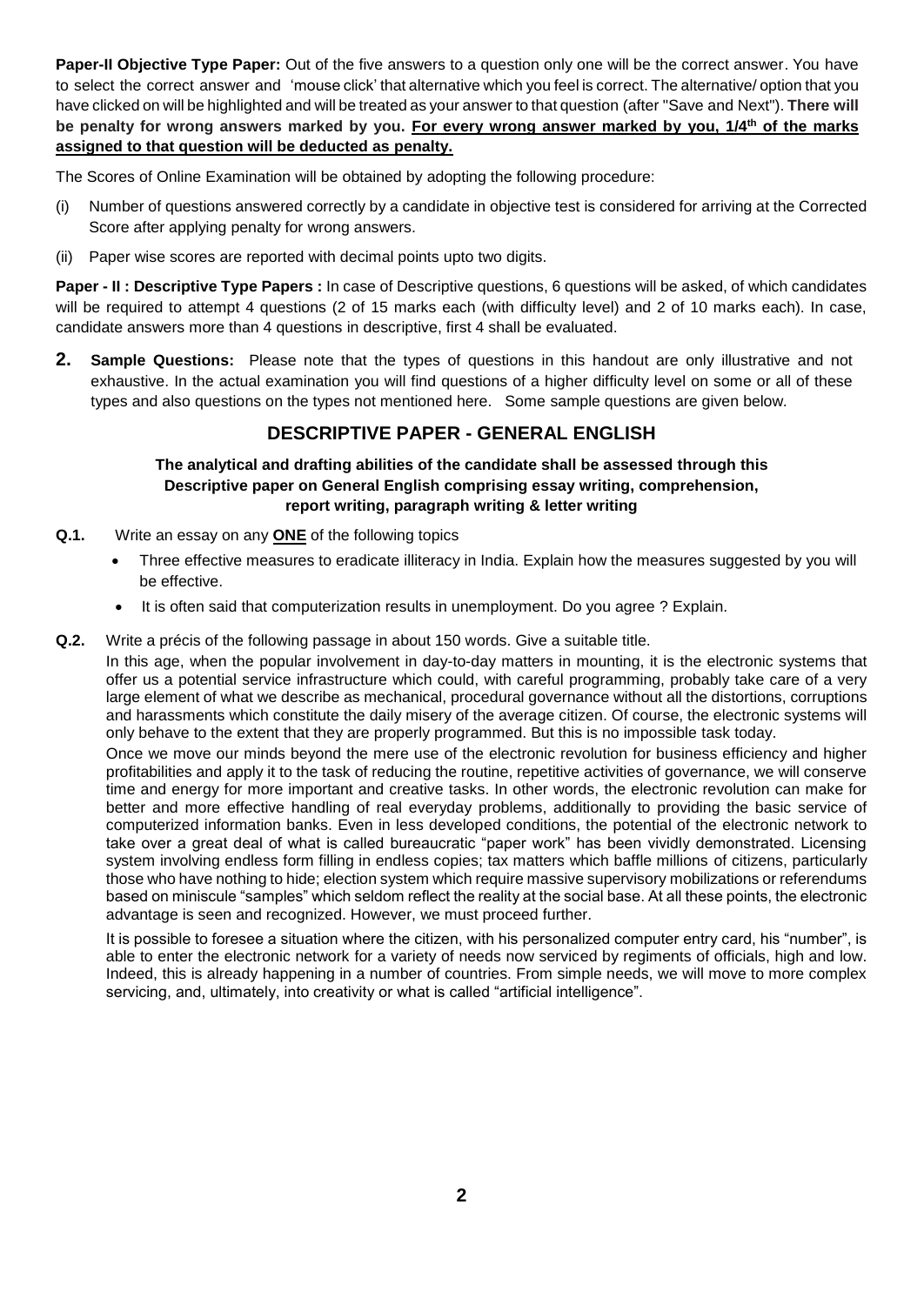- **Q.3.** Write a letter on any **ONE** of the following
	- Write a letter to your younger brother explaining him how Agriculture Sector has changed in the last decade in India.
	- Write a letter to the Branch Manager of a Crop Insurance company sharing a good experience of customer service in settling a claim (Based on your experience or reading).

## **PAPER II**

## **STREAM SPECIFIC PAPER**

प्र.1. नीचे दिये गये प्रश्नों मे से हरेक में एक वाक्य दिया गया है जिसे (1), (2), (3) और (4) भागों में बांटा गया है। वाक्य को पढ कर ज्ञात कीजिये कि वाक्य में शब्दों के गलत प्रयोग, वर्तनी या व्याकरण की कोई त्रुटि तो नहीं है। त्रुटि अगर होगी तो वाक्य के किसी एक ही भाग मे होगी। इस भाग का क्रमांक ही आपका उत्तर है । अगर वाक्य त्रुटिहीन है तो उत्तर (5) दीजिये अर्थात त्रुटि नहीं । चालीस लडकों का एक मिला जुला / ठहाका उठा था और / कक्षा की छत पे टकरा कर /

|                                      | (3) |             |
|--------------------------------------|-----|-------------|
| सब का सब एकदम मेरे भीतर उतर गया था / |     | त्रुटि नहीं |
| (4)                                  |     | (5)         |

प्र.2. कार्यालय के कामकाज का अनुवाद करते समय भाषा, व्याकरण आदि के साथ साथ संस्था के कार्यक्षेत्र की शब्दावली को भी सही परिप्रेक्ष्य में समझना आवश्यक होता है, अन्यथा अनुवाद गलत हो सकता है । इस प्रश्न में दिया गया हिंदी शब्द कार्यालय के सामान्य प्रशासन से संबंधित है आपको उत्तर स्वरूप दिए गए पांच विकल्पों में से उस विकल्प का चयन करना है जो प्रश्न में दिए गए शब्द का सटीक और स्वीकार्य अंग्रेजी शब्द हो ।

मूल्यवर्ग

(1) Nomination (2) Contribution (3) Denomination (4) Valuable (5) Demolition

प्र.3. कार्यालय के कामकाज का अनुवाद करते समय भाषा, व्याकरण आदि के साथ साथ संस्था के कार्यक्षेत्र की शब्दावली को भी सही परिप्रेक्ष्य में समझना आवश्यक होता है, अन्यथा अनुवाद गलत हो सकता है। इस प्रश्न में दिया गया अंग्रेजी शब्द कार्यालय के सामान्य प्रशासन से संबंधित है आपको उत्तर स्वरूप दिए गए पांच विकल्पों में से उस विकल्प का चयन करना है जो प्रश्न में दिए गए शब्द का सटीक और स्वीकार्य हिंदी शब्द हो।

Encashment

- (1) रोकड़ना (2) भूनाना (3) निधि अंतरण (4) परिसमापन (5) विप्रेषण
- प्र.4. इस प्रश्न में अंग्रेजी का एक वाक्य दिया गया है। उसके बाद दिए गए विकल्पों में से उस विकल्प को चिह्नित कीजिए जिसमें अंग्रेजी वाक्य का सबसे उपयुक्त हिंदी अनुवाद हो।

Banks were permitted to determine their own lending rates for their credit limits

- (1) बैंकों को अपनी ऋण सीमाओं के लिए अपनी उधार दरों को सवयं निर्धारित करने की अनुमति दी गई थी
- (2) बैंक स्वयं ऋण सीमाओं के लिए अनुमत ऋण दरों को निर्धारित कर सकते थे
- (3) बैंक उनकी ऋण सीमा के लिए ऋण दरों को निर्धारित करने की अनुमति प्राप्त कर लेते थे
- (4) बैंक अनुमति लेकर अपनी ऋण सीमा के लिए अपनी ब्याज दरों को निर्धारित कर सकते थे
- (5) बैंकों इतने सक्षम थे कि ऋण सीमा और उसकी ब्याज दर निर्धारित कर लें

### **3. Details of Online Exam Pattern : Operational Instructions**

#### **(A) Paper - II : Objective and Descriptive Type Papers**

- (1) A login screen will be displayed to the candidate. The candidate has to log in using Login ID and Password which will be printed on the Admission Letter. There are separate admission letters for both shifts.
- (2) The candidate's profile (name, roll no. etc.) will be displayed and the candidate has to confirm the same by clicking on the 'I Confirm' button if the profile is correct. Thereafter the instructions will be displayed on the screen. The candidate should ensure that the profile displayed on the screen is that of himself / herself. In case of any discrepancy, the same may be brought to the notice of the Test Administrator/Invigilator prior to the start of examination.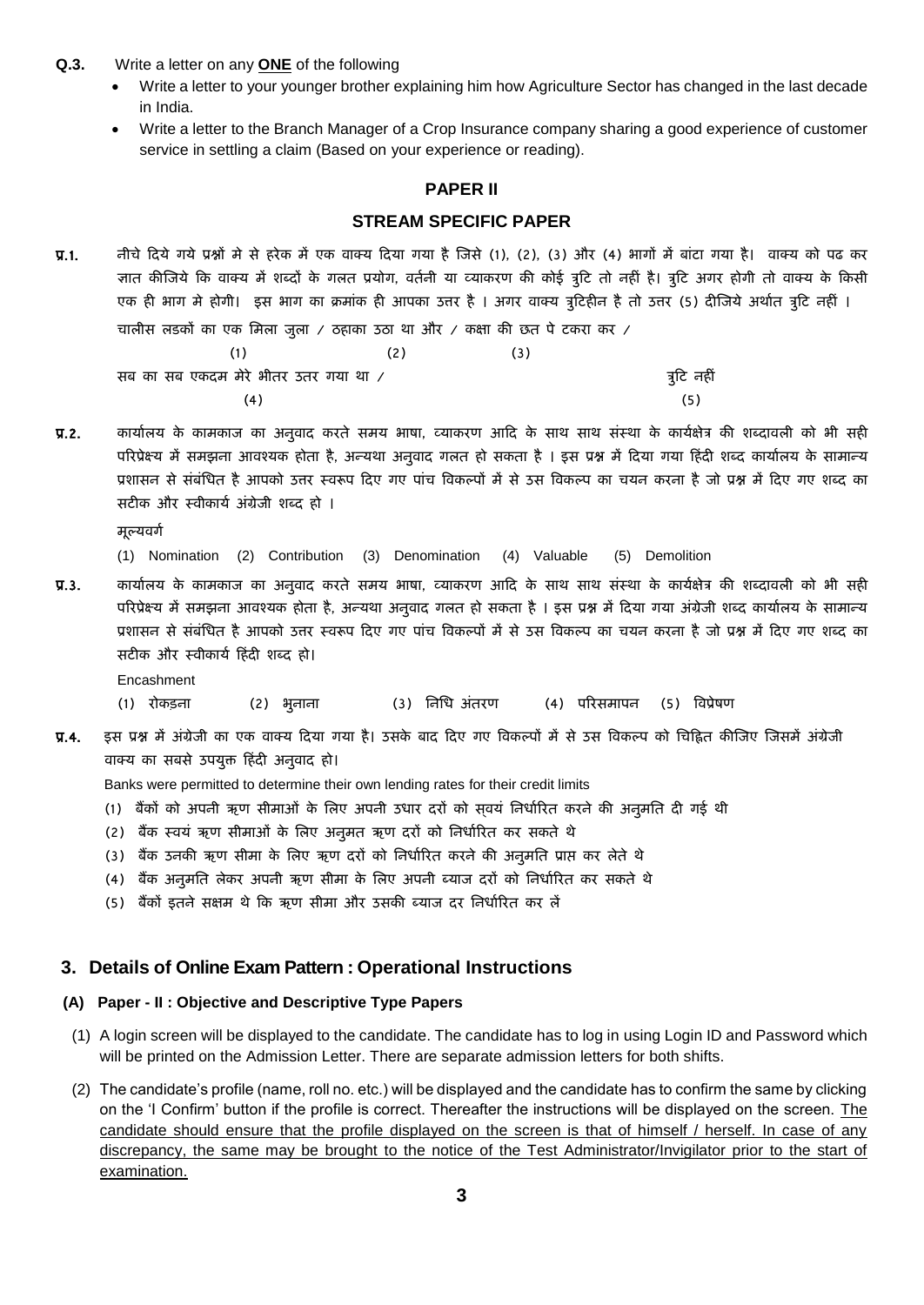- (3) All objective type questions will have multiple choices. Out of the 5 answers to a question, only one will be the correct answer. The candidate has to select the correct answer and mouse click that alternative which he/she feels is correct. The alternative/option that is clicked on will be treated as answer to that question. Answer to any question will be considered for final evaluation only when a **candidate have submitted the answers by clicking on "Save and Next" or "Marked for Review and Next".**
- (4) A candidate should read the instructions carefully and indicate that he/she has done so by 'checking' the box at the bottom of the screen, after which the 'I am ready to begin' button is activated.
- (5) After clicking on the 'I am ready to begin' button, the actual test time will begin.
- (6) Only one question will be displayed at a time.
- (7) The clock has been set at the server and the countdown timer at the top right corner of the screen will display the time remaining to complete the exam. When the clock runs out the exam ends by default-the candidate is not required to end or submit his exam.
- (8) The question palette at the right of screen shows one of the following statuses of each of the questions numbered





:

You have answered the question.

You have NOT answered the question, but have marked the question for review.

The question(s) "Answered and Marked for Review" will be considered for evaluation.

The Marked for Review status simply acts as a reminder that you have set to look at the question again. *If an answer is selected for a question that is Marked for Review, the answer will be considered in the final evaluation.*

- (9) To select a question to answer, the candidate can do one of the following:
	- (a) Click on the question number on the question palette at the right of the screen to go to that numbered question directly. Note that using this option does NOT save the answer to the current question.
	- (b) Click on 'Save and Next' to save answer to current question and to go to the next question in sequence.
	- (c) Click on 'Mark for Review and Next' to save answer to current question, mark it for review, and to go to the next question in sequence.
- (10) To select the answer, click on one of the option buttons.
- (11) To change the answer, click another desired option button.
- (12) To save the answer, the candidate MUST click on 'Save & Next'.
- (13) To deselect a chosen answer, click on the chosen option again or click on the Clear Response button.
- (14) To mark a question for review click on 'Mark for Review & Next'. If an answer is selected for a question that is 'Marked for Review', the answer will be considered in the final evaluation.
- (15) To change an answer to a question, first select the question and then click on the new answer option followed by a click on the 'Save & Next' button.

#### **(16) Questions that are saved or marked for review after answering will ONLY be considered for evaluation.**

- (17) Under no circumstances should a candidate click on any of the 'keyboard keys' once the exam starts as this will lock the exam.
- (18) A candidate can only change his/her answer before submission.
- (19) After the expiry of the entire test duration, candidates will not be able to attempt any question or check their answers. A candidate's answers would be automatically saved by the computer system even if he has not clicked the 'Submit' button.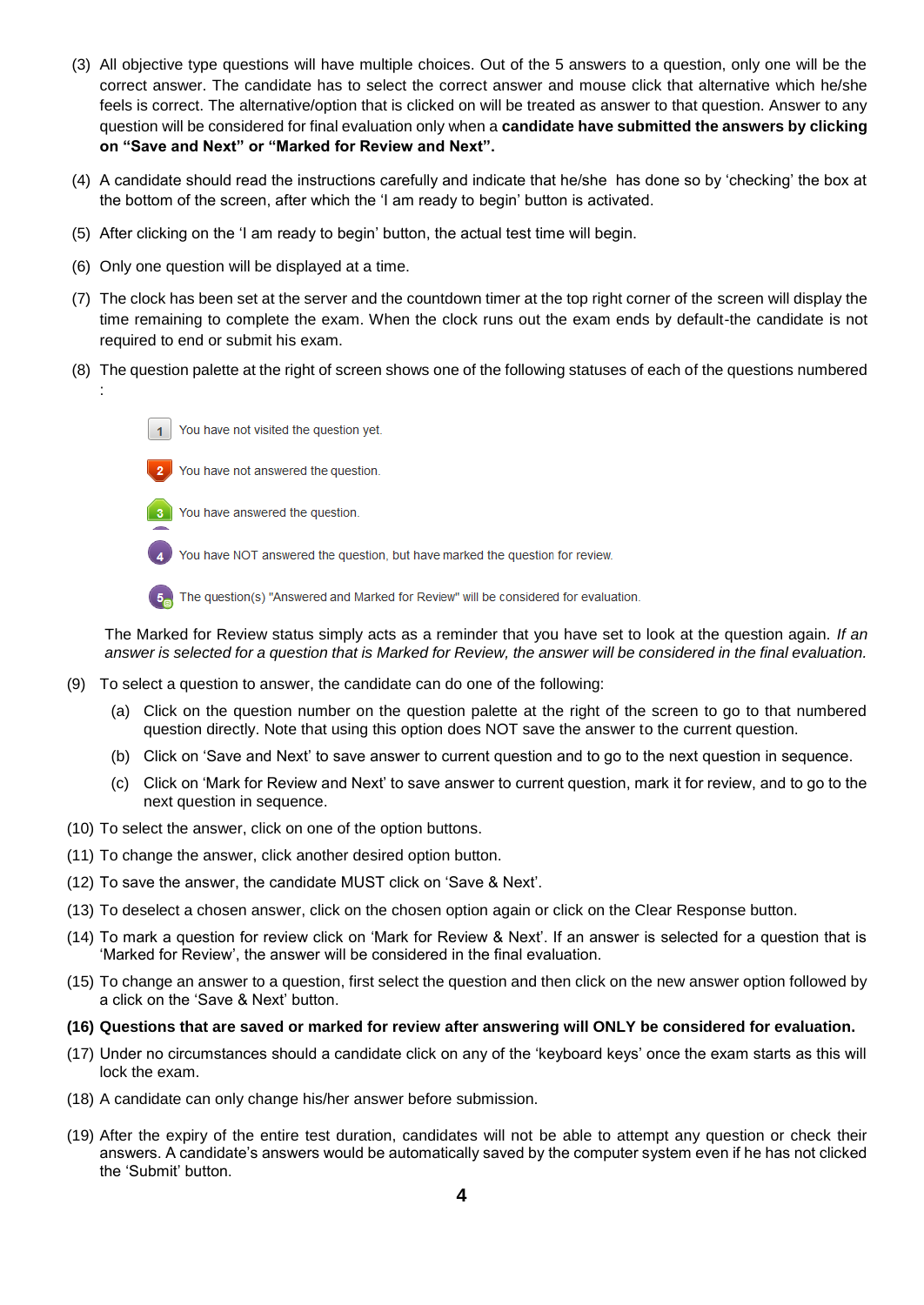- (20) **30 minutes duration is allotted to attempt objective type questions. After 30 minutes, descriptive type paper will start for which 90 minutes duration is allotted. You will not be able to shuffle between objective/descriptive Papers.**
- (21) The candidates may ask the Test Administrator about their doubts or questions only before the commencement of the test. No query shall be entertained after the commencement of the examination.

#### (22) **Please note for Objective type paper:**

- (a) Candidates will not be allowed to "finally submit" unless they have exhausted the actual test time.
- (b) Under no circumstances should a candidate click on any of the 'keyboard keys' once the exam starts as this will lock the exam.

#### (23) **Please note for Descriptive type paper:**

- **a) No separate login is required to take the test.**
- **b) This test will start automatically upon auto-submission of objective tests.**
- **c) Questions will be displayed on computer monitor.**
- **d) Only one question will be displayed at a time.**
- **e) "While typing if you press the 'Space bar' and then press the 'Enter' key, the cursor will not move to next line. However if you press the 'Enter' key immediately after the last word, the cursor will move to the next line. You should also note in case the 'Space bar'/ 'Enter' key is pressed multiple times in a single instance only a single keystroke (i.e. one space and one enter to the next line) will be taken by the system."**

**A descriptive test will be administered immediately after the objective test in Paper II.**

#### **IMPORTANT :**

**Although the panel as shown below appears in Objective tests (or elsewhere where not applicable) as well, it is to be used in the Descriptive test only.** 

| English Hindi Exit  |                 |          |
|---------------------|-----------------|----------|
| Selected Language : | Hindi Remington | Move     |
|                     |                 | V1.00.01 |

#### **Kindly read the following instructions very carefully**

- This panel will be visible with Language Selection option which is to be used during the descriptive test. **PLEASE DO NOT CLICK ON "EXIT"** at any point during the examination.
- Use the panel provided to select Hindi Language for answering Hindi Descriptive Question and English Language for answering English Descriptive Question.
- **Do not click on the "Exit"** button on the panel at any point during the examination.
- Keyboard layout will be available only in English. Candidates should have the knowledge of Inscript or Remington (GAIL) mapping on the keyboard if they wish to answer Descriptive part of Paper II in Hindi.

#### **(B) Paper - I: English (Writing Skills):**

The questions will be in English and answers are to be typed only in English in space provided for the same using keyboard. Only one question will be displayed at a time.

While answering paper I (English Descriptive), Candidates have to necessarily select English on the toggle bar.

#### **4. About the Submission- all papers**

- (1) Candidates are not permitted to submit their answers before the entire test time is over.
- (2) A candidate can only change his/her answer before submission.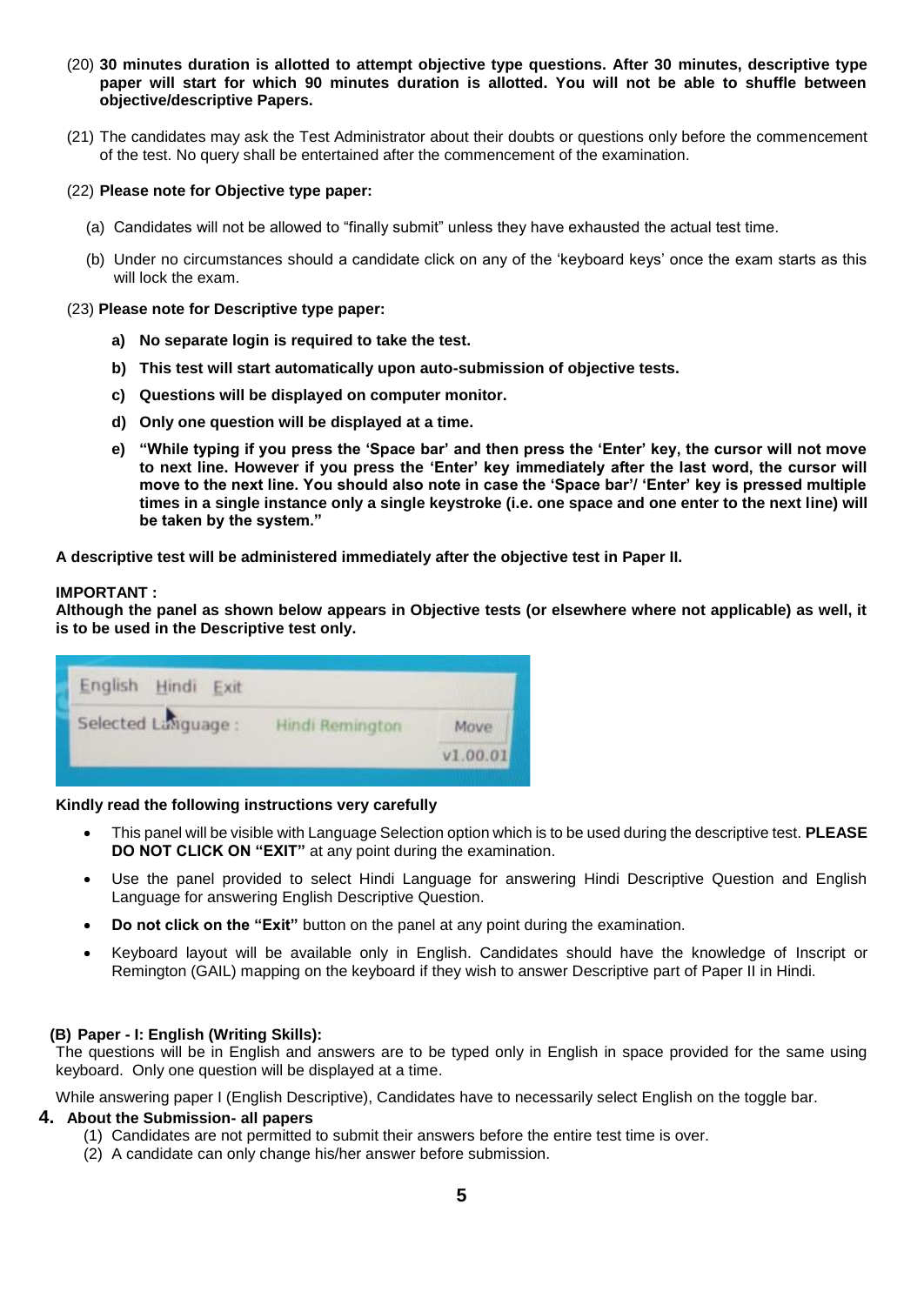(3) After the expiry of the exam duration, candidates will not be able to attempt any question or check their answers. A candidate's answers would be automatically saved by the computer system even if he has not clicked the 'Submit' button.

## **5. General Instructions:**

(1) Please note your Roll Number, Password, date, time and venue address of the examination given in theAdmission Letters.

The mere fact that an Admission Letter has been issued to you does not imply that your candidature has been finally cleared by the NABARD or that the entries made by you in your application for examination have been accepted by the NABARD as true and correct. It may be noted that the NABARD will take up the verification of eligible candidates, i.e. age, educational qualification and category (Scheduled Caste/Tribe/OBC/PWBD/EWS), etc. with reference to original documents, only at the time of interview of candidates who qualify on the basis of result of the Phase-II examination. You may, therefore, please note that if at any stage, it is found that you do not satisfy the eligibility criteria as given in the advertisement or the information furnished by you in the application is incorrect, your candidature is liable to be cancelled forthwith with such further action as the NABARD may like to take. You may please note that the admission letter does not constitute an offer of employment with NABARD.

#### (2) You may visit the venue one day before the Phase-II online examination to confirm the location so that you **are able to report on time on the day of the examination. Candidates who report late will not be allowed to take the test.**

- (3) **Both** the Admission Letters (for Morning and Afternoon shifts) should be brought with you to the examination venue along with your recent passport size photograph duly pasted on **each of them**. (Preferably the same photograph as was uploaded).
- (4) Please also bring currently valid photo identity proof in original and **two photocopies** (One is to be submitted along with the Morning Shift Admission letter and the other with the Afternoon Shift Admission letter) of the same photo identity proof which you bring in original - **THIS IS ESSENTIAL**. **Candidates coming without these documents will not be allowed to take the test.** During each shift, the Admission Letter along with photocopy of photo identity proof duly stapled together are to be submitted at the end of exam by putting it in the designated drop-box. **Currently valid photo identity proof may be PAN Card/Passport/Permanent Driving Licence/Voter's Card with photograph/Bank Passbook with photograph/Photo Identity proof issued by a Gazetted Officer on official letterhead /Photo Identity proof issued by a People's Representative on official letterhead/Valid recent Identity Card issued by a recognised College/University/Aadhar/E-aadhar Card with a photograph/Employee ID in original/Bar Council Identity card with photograph. Please Note - Ration Card and Learner's Driving License will NOT be accepted as valid ID proof for this purpose.** Please note that your name as appearing on the call letter (provided by you during the process of registration) should exactly match the name as appearing on the photo identity proof. Female candidates who have changed first/last/middle name post marriage must take special note of this. If there is any mismatch between the name indicated in the Call Letter and Photo Identity Proof you will not be allowed to appear for the exam. In case of candidates who have changed their name will be allowed only if they produce original Gazette notification/their original marriage certificate/affidavit in original.
- (5) Photograph and IRIS will be captured at the examination venue. The photo captured will be matched with the photo uploaded by the candidate in the application. You must NOT change your appearance from the photo uploaded by you.

**(IRIS scan is introduced in lieu of Biometric thumb impression due to covid-19 situation to avoid circulation of infection with multiple thumb impressions). Decision of the IRIS data verification authority with regard to its status (matched or mismatched) shall be final and binding upon the candidates. Refusal to participate in the process of IRIS scanning / verification on any occasion may lead to cancellation of candidature. With regards to the same, please note the following:**

- **(a) 'LEFT EYE (IRIS)' will be captured for all the candidates before the exam and verified after the examination and, at subsequent stages.**
- **(b) Candidates should remove Contact Lenses and Spectacles while capturing IRIS. Candidates are advised to avoid wearing contact lenses and prefer spectacles.**
- **(c) There is no touch involved in IRIS scanning. Half feet distance between scanner and eye will be maintained.**

(Any failure to observe these points will result in non-admittance for the examination)

(6) For Visually Impaired (VI) candidates, Biometric capture of right thumb impression will be done. If fingers are coated (stamped ink/mehndi/ coloured…etc.), ensure to thoroughly wash them so that coating is completely removed before the examination day. (Any failure to observe these points will result in non-admittance for the examination).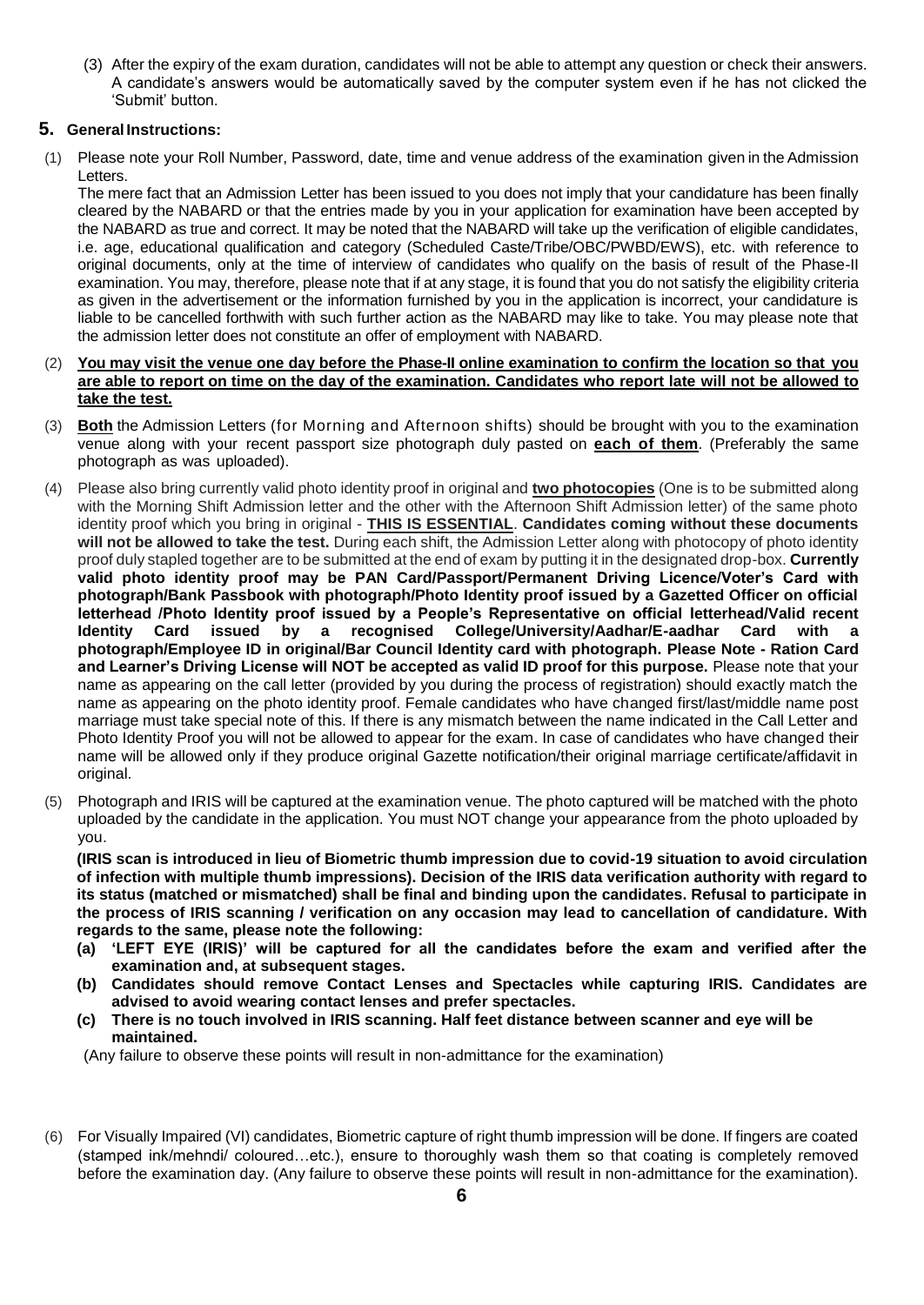Decision of the Biometric verification authority with regard to its status (matched or mismatched) shall be final and binding upon the candidates.

- (7) Youmust scrupulously follow the instructions of theTestAdministrator and NABARD Representative at the examination venue. If you violate the instructions/rules, it would be treated as a case of misconduct/ adoption of unfair means and such a candidate would be liable for debarment from appearing for examinations for a period as decided by NABARD.
- (8) During the examination, use of calculators (separate or with watch), books, note books, written notes, pagers, cell phones (with or without camera facility) or any similar electronic communication devices, etc. will **not** be allowed. Candidates are advised not to bring any of the banned items including pagers to the venue of the examination as safety arrangements cannot be assured. Candidates found resorting to any unfair means or malpractice or any misconduct while appearing for the examination including giving/ receiving help to/from any candidate during the examination will be disqualified. The candidates should be vigilant to ensure that no other candidate is able to copy from his/her answers. **AarogyaSetu status display at the entry gate, candidates will be required to switch off their mobile phones, and deposit it at the designated location, to be collected while exiting.**
- (9) Your responses (answers) will be analysed with other candidates to detect patterns of similarity of right and wrong answers. If in the analytical procedure adopted in this regard, it is inferred/ concluded that the responses have been shared and scores obtained are not genuine/valid, your candidature may be cancelled. Any candidate who is found copying or receiving or giving assistance or engaging in any behaviour unbecoming of a candidate will not be considered for assessment. The NABARD may take further action against such candidates as deemed fit by it.
- (10) You should bring with you a ball-point pen and ink stamp pad. A sheet of paper will be provided which can be used for rough work or taking down the question number you would like to review at the end of the test before submitting your answers.After the test is over you MUST hand over this sheet(s) of paper at the end of exam by putting it in the designated drop-box.
- (11) The possibility for occurrences of some problem in the administration of the examination cannot be ruled out completely, which may impact test delivery and/or result from being generated. In that event, every effort will be made to rectify such problem, which may include movement of candidates, delay in test. Conduct of re-exam is at the absolute discretion of NABARD or test conducting body. Candidates will not have any claims for a re-test. Candidates not willing to move or not willing to participate in the delayed process of test delivery shall be summarily rejected from the process.
- (12) Anyone found to be disclosing, publishing, reproducing, transmitting, storing or facilitating transmission and storage of test contents in any form or any information therein in whole or part thereof or by any means verbal or written, electronic or mechanical or taking away the papers supplied in the examination hall or found to be in unauthorised possession of test content is likely to be prosecuted.

#### **SOCIAL DISTANCING MODE CONDUCT OF EXAM RELATED INSTRUCTIONS**

- 1 **Candidate is required to report at the exam venue strictly as per the time slot mentioned in the Call Letter AND/OR informed via SMS/Mail on their registered mobile number/mail prior to exam date. It is expected that candidate strictly adhere to this time slot – as entry into the exam venue will be provided based upon the individual's time slot ONLY. Candidates should report atleast 15 minutes before the Reporting time indicated on the call Letter.**
- 2 **Mapping of 'Candidate Roll Number and the Lab Number' will NOT be displayed outside the exam venue, but the same will be intimated to the candidates individually at the time of entry of the candidate to the exam venue.**